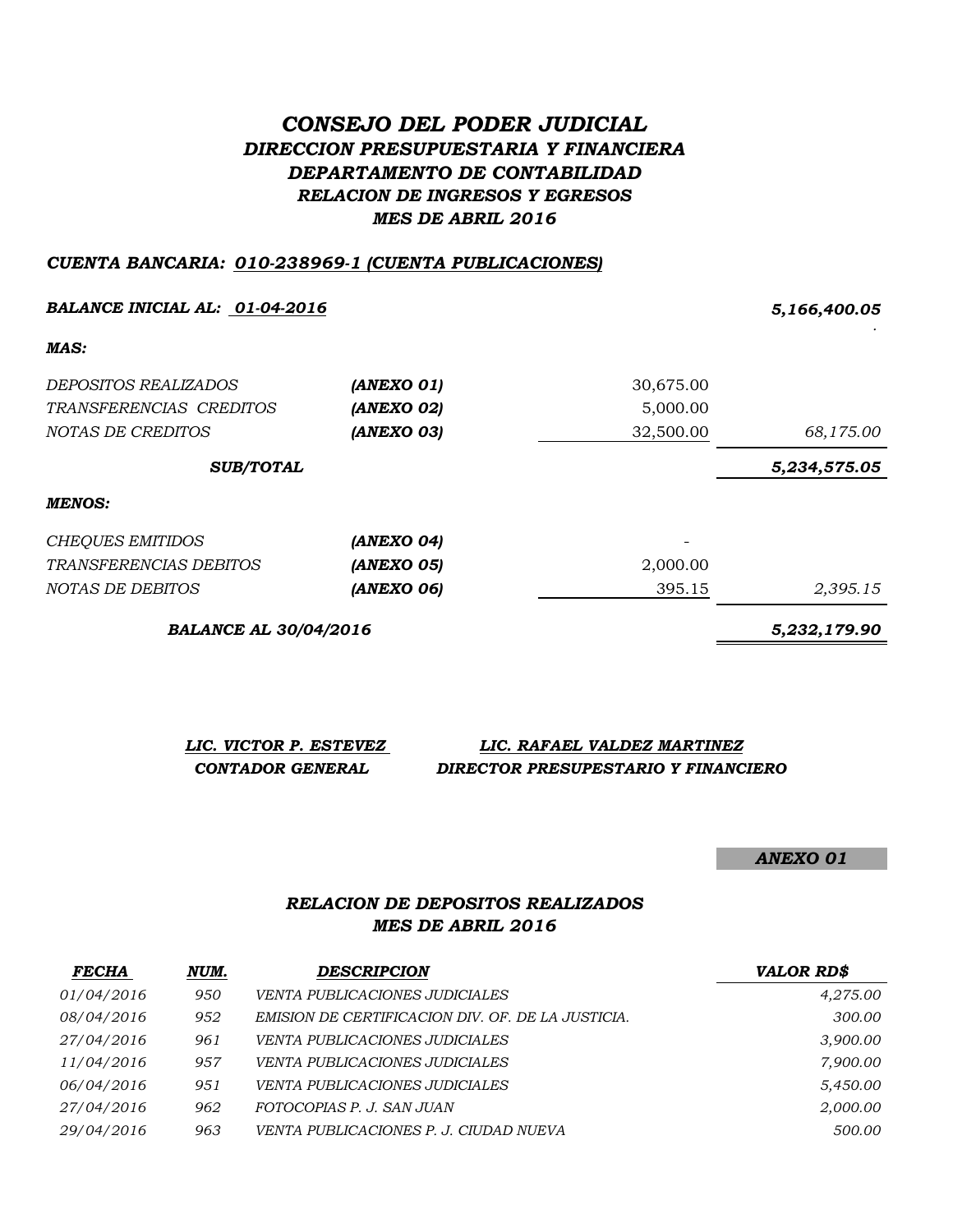| 18/04/2016 | 958 | VENTA PUBLICACIONES P. J. CIUDAD NUEVA            | 900.00   |
|------------|-----|---------------------------------------------------|----------|
| 21/04/2016 | 960 | VENTA PUBLICACIONES P. J. SANTIAGO.               | 2,150.00 |
| 08/04/2016 | 954 | EMISION DE CERTIFICACION DIV. OF. DE LA JUSTICIA. | 300.00   |
| 21/04/2016 | 959 | <i>VENTA PUBLICACIONES P. J. SANTIAGO.</i>        | 1,900.00 |
| 08/04/2016 | 955 | EMISION DE CERTIFICACION DIV. OF. DE LA JUSTICIA. | 300.00   |
| 08/04/2016 | 956 | EMISION DE CERTIFICACION DIV. OF. DE LA JUSTICIA. | 500.00   |
| 08/04/2016 | 953 | EMISION DE CERTIFICACION DIV. OF. DE LA JUSTICIA. | 300.00   |

### *ANEXO 02*

### *RELACION DE TRANSFERENCIAS CREDITOS MES DE ABRIL 2016*

| <i>FECHA</i> | NUM. | <b>DESCRIPCION</b>                       | <b>VALOR RDS</b> |
|--------------|------|------------------------------------------|------------------|
| 22/04/2016   |      | TRANSF. DE FONDO DE LA CTA. OPER. A LA C | 5.000.00         |
|              |      | TOTAL RD\$                               | 5.000.00         |

#### *ANEXO 03*

### *RELACION NOTAS DE CREDITOS MES DE ABRIL 2016*

| NUM.             | <b>DESCRIPCION</b>                      | <b>VALOR RD\$</b> |
|------------------|-----------------------------------------|-------------------|
| 30/04/2016 N/C67 | DEPOSITOS 202645695 POR CERTIFICACIONES | 300.00            |
| 30/04/2016 N/C67 | DEPOSITOS 205608731 POR CERTIFICACIONES | 300.00            |
| 30/04/2016 N/C67 | DEPOSITOS 188966147 POR CERTIFICACIONES | 300.00            |
| 30/04/2016 N/C67 | DEPOSITOS 168362444 POR CERTIFICACIONES | 500.00            |
| 30/04/2016 N/C67 | DEPOSITOS 168362499 POR CERTIFICACIONES | 500.00            |
| 30/04/2016 N/C67 | DEPOSITOS 189099074 POR CERTIFICACIONES | 500.00            |
| 30/04/2016 N/C67 | DEPOSITOS 188967798 POR CERTIFICACIONES | 300.00            |
| 30/04/2016 N/C67 | DEPOSITOS 182610979 POR CERTIFICACIONES | 500.00            |
| 30/04/2016 N/C67 | DEPOSITOS 187358964 POR CERTIFICACIONES | 300.00            |
| 30/04/2016 N/C67 | DEPOSITOS 189099145 POR CERTIFICACIONES | 300.00            |
| 30/04/2016 N/C67 | DEPOSITOS 202438346 POR CERTIFICACIONES | 300.00            |
| 30/04/2016 N/C67 | DEPOSITOS 189099153 POR CERTIFICACIONES | 300.00            |
| 30/04/2016 N/C67 | DEPOSITOS 173311043 POR CERTIFICACIONES | 500.00            |
| 30/04/2016 N/C67 | DEPOSITOS 189099186 POR CERTIFICACIONES | 300.00            |
| 30/04/2016 N/C67 | DEPOSITOS 173311111 POR CERTIFICACIONES | 500.00            |
| 30/04/2016 N/C67 | DEPOSITOS 187359929 POR CERTIFICACIONES | 500.00            |
| 30/04/2016 N/C67 | DEPOSITOS 180000420 POR CERTIFICACIONES | 300.00            |
| 30/04/2016 N/C67 | DEPOSITOS 181233169 POR CERTIFICACIONES | 300.00            |
| 30/04/2016 N/C67 | DEPOSITOS 202105532 POR CERTIFICACIONES | 300.00            |
| 30/04/2016 N/C67 | DEPOSITOS 163252426 POR CERTIFICACIONES | 300.00            |
|                  |                                         |                   |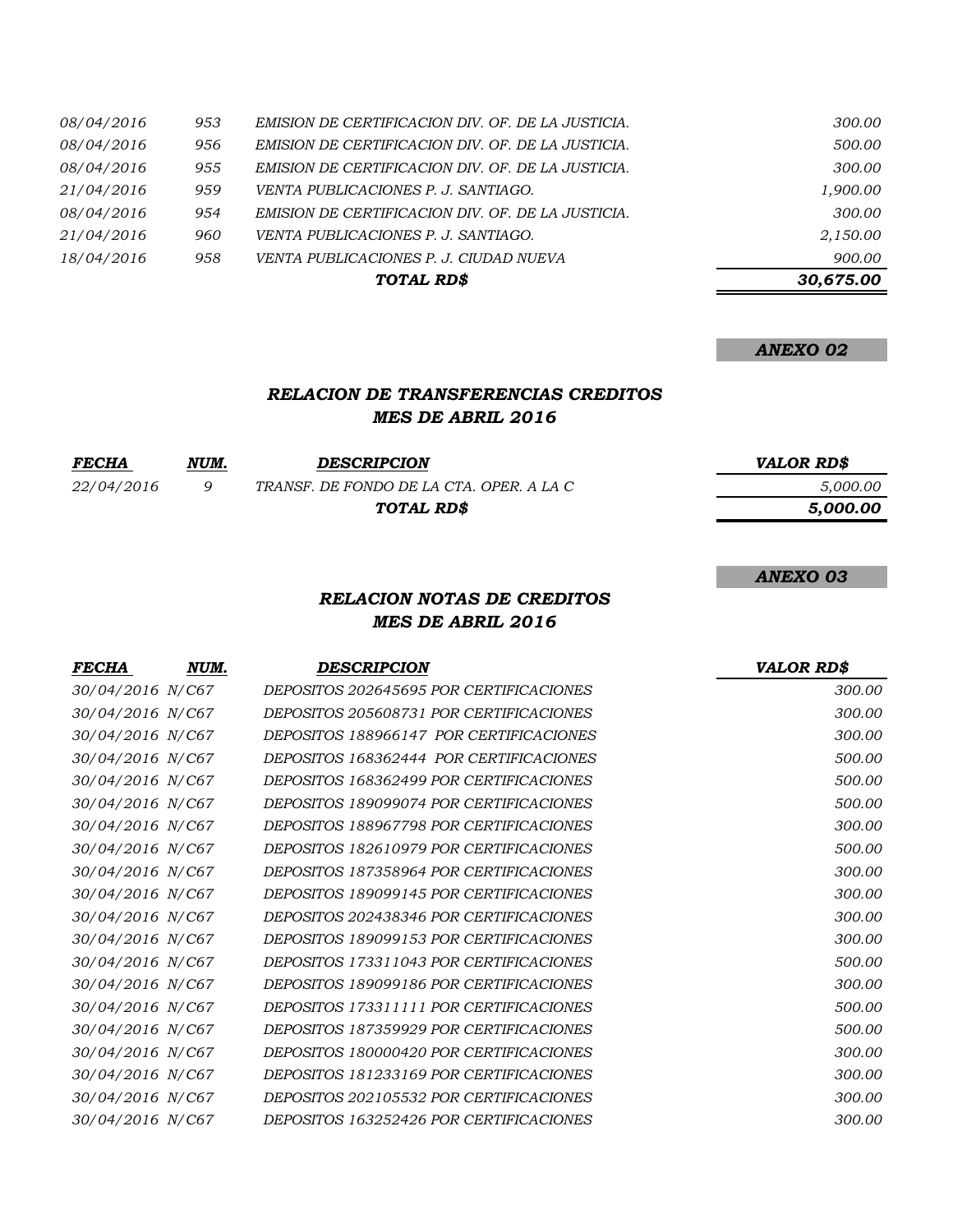| 30/04/2016 N/C67 | DEPOSITOS 181452277 POR CERTIFICACIONES | 500.00 |
|------------------|-----------------------------------------|--------|
| 30/04/2016 N/C67 | DEPOSITOS 181306039 POR CERTIFICACIONES | 300.00 |
| 30/04/2016 N/C67 | DEPOSITOS 182530494 POR CERTIFICACIONES | 500.00 |
| 30/04/2016 N/C67 | DEPOSITOS 181306224 POR CERTIFICACIONES | 300.00 |
| 30/04/2016 N/C67 | DEPOSITOS 181306225 POR CERTIFICACIONES | 300.00 |
| 30/04/2016 N/C67 | DEPOSITOS 181304779 POR CERTIFICACIONES | 500.00 |
| 30/04/2016 N/C67 | DEPOSITOS 181253599 POR CERTIFICACIONES | 300.00 |
| 30/04/2016 N/C67 | DEPOSITOS 189011594 POR CERTIFICACIONES | 300.00 |
| 30/04/2016 N/C67 | DEPOSITOS 186605857 POR CERTIFICACIONES | 300.00 |
| 30/04/2016 N/C67 | DEPOSITOS 189013856 POR CERTIFICACIONES | 300.00 |
| 30/04/2016 N/C67 | DEPOSITOS 189011891 POR CERTIFICACIONES | 300.00 |
| 30/04/2016 N/C67 | DEPOSITOS 188438521 POR CERTIFICACIONES | 300.00 |
| 30/04/2016 N/C67 | DEPOSITOS 180805417 POR CERTIFICACIONES | 300.00 |
| 30/04/2016 N/C67 | DEPOSITOS 175192872 POR CERTIFICACIONES | 300.00 |
| 30/04/2016 N/C67 | DEPOSITOS 207900231 POR CERTIFICACIONES | 300.00 |
| 30/04/2016 N/C67 | DEPOSITOS 207901056 POR CERTIFICACIONES | 300.00 |
| 30/04/2016 N/C67 | DEPOSITOS 180973107 POR CERTIFICACIONES | 300.00 |
| 30/04/2016 N/C67 | DEPOSITOS 183942786 POR CERTIFICACIONES | 300.00 |
| 30/04/2016 N/C67 | DEPOSITOS 207883051 POR CERTIFICACIONES | 300.00 |
| 30/04/2016 N/C67 | DEPOSITOS 202840678 POR CERTIFICACIONES | 300.00 |
| 30/04/2016 N/C67 | DEPOSITOS 189011963 POR CERTIFICACIONES | 300.00 |
| 30/04/2016 N/C67 | DEPOSITOS 188438679 POR CERTIFICACIONES | 300.00 |
| 30/04/2016 N/C67 | DEPOSITOS 176050417 POR CERTIFICACIONES | 300.00 |
| 30/04/2016 N/C67 | DEPOSITOS 176050416 POR CERTIFICACIONES | 300.00 |
| 30/04/2016 N/C67 | DEPOSITOS 194242503 POR CERTIFICACIONES | 300.00 |
| 30/04/2016 N/C67 | DEPOSITOS 189012626 POR CERTIFICACIONES | 300.00 |
| 30/04/2016 N/C67 | DEPOSITOS 184718504 POR CERTIFICACIONES | 300.00 |
| 30/04/2016 N/C67 | DEPOSITOS 171256072 POR CERTIFICACIONES | 300.00 |
| 30/04/2016 N/C67 | DEPOSITOS 189013663 POR CERTIFICACIONES | 500.00 |
| 30/04/2016 N/C67 | DEPOSITOS 168400379 POR CERTIFICACIONES | 300.00 |
| 30/04/2016 N/C67 | DEPOSITOS 188440561 POR CERTIFICACIONES | 300.00 |
| 30/04/2016 N/C67 | DEPOSITOS 188440562 POR CERTIFICACIONES | 300.00 |
| 30/04/2016 N/C67 | DEPOSITOS 188432545 POR CERTIFICACIONES | 300.00 |
| 30/04/2016 N/C67 | DEPOSITOS 202409449 POR CERTIFICACIONES | 300.00 |
| 30/04/2016 N/C67 | DEPOSITOS 202409450 POR CERTIFICACIONES | 300.00 |
| 30/04/2016 N/C67 | DEPOSITOS 211737752 POR CERTIFICACIONES | 300.00 |
| 30/04/2016 N/C67 | DEPOSITOS 211737753 POR CERTIFICACIONES | 300.00 |
| 30/04/2016 N/C67 | DEPOSITOS 186605681 POR CERTIFICACIONES | 500.00 |
| 30/04/2016 N/C67 | DEPOSITOS 184580192 POR CERTIFICACIONES | 500.00 |
| 30/04/2016 N/C67 | DEPOSITOS 213361173 POR CERTIFICACIONES | 300.00 |
| 30/04/2016 N/C67 | DEPOSITOS 185989251 POR CERTIFICACIONES | 300.00 |
| 30/04/2016 N/C67 | DEPOSITOS 189098765 POR CERTIFICACIONES | 300.00 |
| 30/04/2016 N/C67 | DEPOSITOS 188433835 POR CERTIFICACIONES | 500.00 |
| 30/04/2016 N/C67 | DEPOSITOS 188433857 POR CERTIFICACIONES | 300.00 |
| 30/04/2016 N/C67 | DEPOSITOS 184775333 POR CERTIFICACIONES | 300.00 |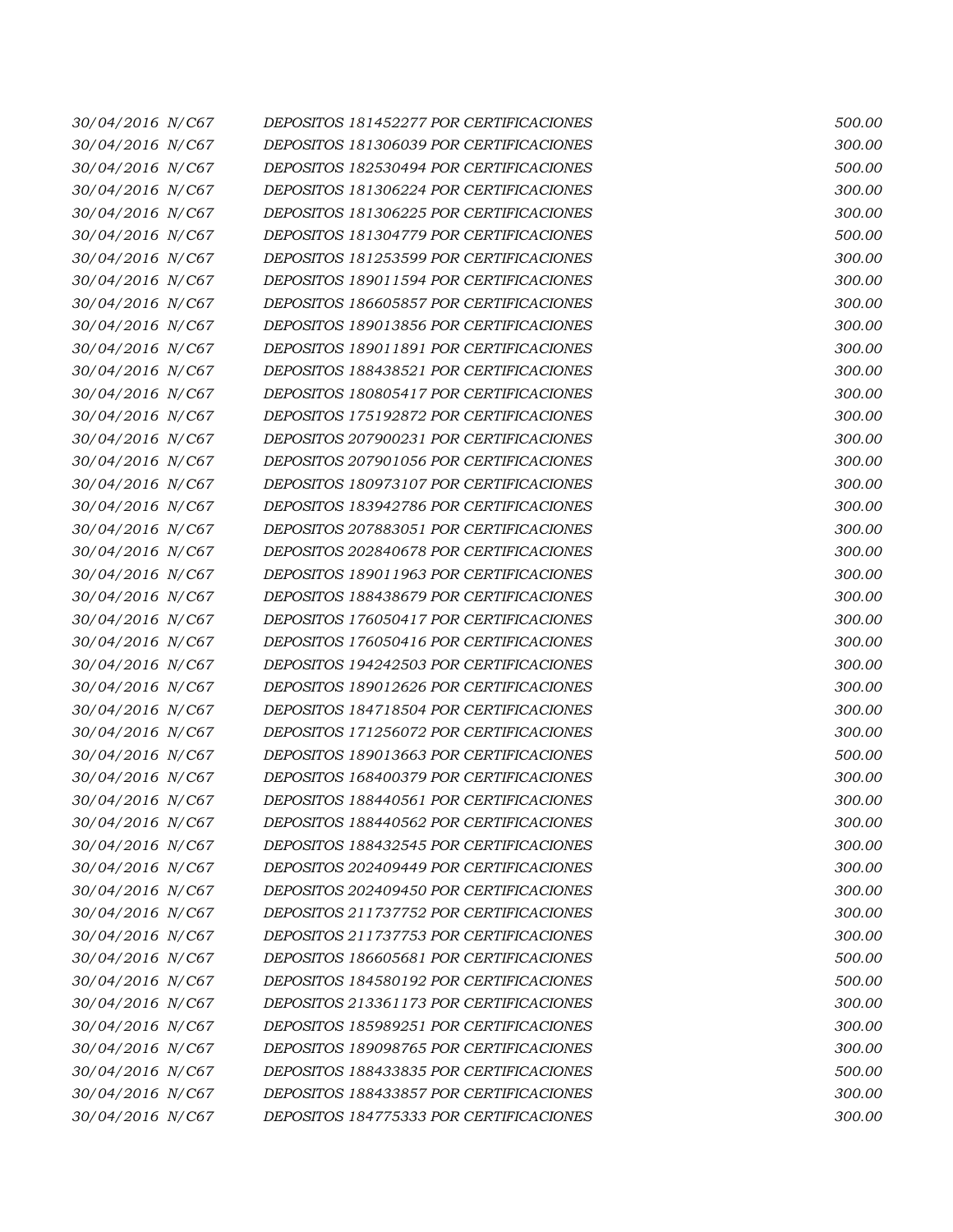|                  | <b>TOTAL RDS</b>                                       | 32,500.00 |
|------------------|--------------------------------------------------------|-----------|
| 30/04/2016 N/C68 | DEPOSITOS 193406447 POR VENTA PUBLICACIONES JUDICIALES | 2,700.00  |
| 30/04/2016 N/C68 | DEPOSITOS 206299449 POR VENTA PUBLICACIONES JUDICIALES | 2,400.00  |
| 30/04/2016 N/C67 | <i>DEPOSITOS 188345443 POR CERTIFICACIONES</i>         | 500.00    |
| 30/04/2016 N/C67 | <i>DEPOSITOS 206924925 POR CERTIFICACIONES</i>         | 300.00    |
| 30/04/2016 N/C67 | <i>DEPOSITOS 206924924 POR CERTIFICACIONES</i>         | 300.00    |
| 30/04/2016 N/C67 | DEPOSITOS 204323927 POR CERTIFICACIONES                | 300.00    |
| 30/04/2016 N/C67 | DEPOSITOS 193857324 POR CERTIFICACIONES                | 300.00    |
| 30/04/2016 N/C67 | DEPOSITOS 193429821 POR CERTIFICACIONES                | 300.00    |
| 30/04/2016 N/C67 | DEPOSITOS 179168447 POR CERTIFICACIONES                | 300.00    |
| 30/04/2016 N/C67 | DEPOSITOS 175192873 POR CERTIFICACIONES                | 300.00    |
| 30/04/2016 N/C67 | DEPOSITOS 189098953 POR CERTIFICACIONES                | 300.00    |
| 30/04/2016 N/C67 | DEPOSITOS 189100851 POR CERTIFICACIONES                | 300.00    |
| 30/04/2016 N/C67 | <i>DEPOSITOS 189162859 POR CERTIFICACIONES</i>         | 500.00    |
| 30/04/2016 N/C67 | <i>DEPOSITOS 168398949 POR CERTIFICACIONES</i>         | 300.00    |
| 30/04/2016 N/C67 | DEPOSITOS 189098872 POR CERTIFICACIONES                | 300.00    |
| 30/04/2016 N/C67 | DEPOSITOS 188434632 POR CERTIFICACIONES                | 300.00    |
| 30/04/2016 N/C67 | <i>DEPOSITOS 179288435 POR CERTIFICACIONES</i>         | 500.00    |

#### *ANEXO 04*

## *RELACION DE CHEQUES EMITIDOS MES DE ABRIL 2016*

| <b>FECHA</b> | NUM. | <b>BENEFICIARIO</b>                                                   | <b>VALOR RD\$</b> |
|--------------|------|-----------------------------------------------------------------------|-------------------|
|              |      | TOTAL RD\$                                                            |                   |
|              |      |                                                                       | <b>ANEXO 05</b>   |
|              |      | <b>RELACION DE TRANSFERENCIAS DEBITOS</b><br><b>MES DE ABRIL 2016</b> |                   |
| <b>FECHA</b> | NUM. | <b>DESCRIPCION</b>                                                    | <b>VALOR RD\$</b> |
| 29/04/2016   | 7    | TRANSF. DE FONDO A LA CTA. OPERACIONES                                | 2,000.00          |
|              |      | TOTAL RD\$                                                            | 2,000.00          |

*ANEXO 06*

*RELACION NOTAS DE DEBITOS MES DE ABRIL 2016*